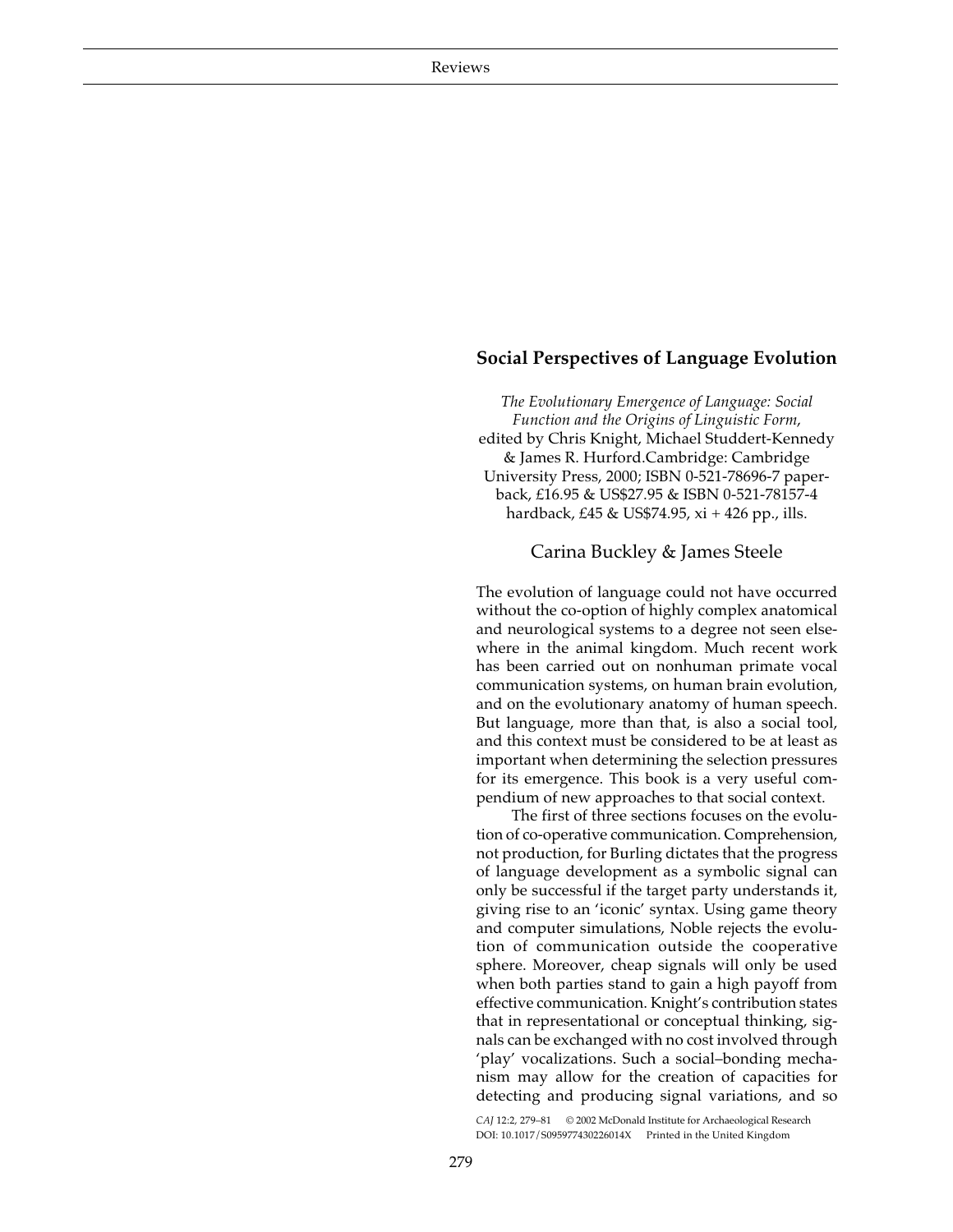generate a setting where signals could be intentionally manipulated at little social cost.

The benefits of strategic communication are expanded by Jean-Louis Dessalles, for whom 'relevance' assumes a political role: individuals use language to advertise their competence in producing relevant information, the most competent being the ones best able to contribute to coalitionary success in political competition. This theme is continued by Power, for whom it is the ritual status of a piece of information that dictates relevance, rather than the specific nature of the information itself. Trust and reliability in gossip is established through costly signalling displays that strengthen and demarcate social boundaries.

The second section focuses on the evolution of the phonetic elements that enable trans-generational linguistic transmission. Vihman and Depaolis build on Merlin Donald's concept of mimesis, which accounts for a preverbal stage of symbolic culture. A child's phonetic capacity and 'phonological loop' allows him or her to produce identifiable words before being able to reflect on a situation, to compare or choose between competing vocal choices or to generalise words on the basis of semantic categorisation. This gradually familiarizes the child with particular segmental patterns in human speech. MacNeilage and Davis look at increasing complexity in speech production through the frame/content theory of language acquisition. This suggests that the initial rhythmic babbling stage of infant speech, with its emphasis on cyclic motor regularity, is how speech started to evolve. The subsequent frame/ content stage marks the point at which sound inventories and serial complexity are increased in frequency and so differentiates human speech from the signalling systems of other primates.

Our communicative separateness from the rest of the animal kingdom is highlighted by Studdert-Kennedy through the study of the particulate principle, in which 'discrete units from a finite set of meaningless elements are repeatedly sampled, permuted and combined to yield larger units that are higher in a hierarchy and both different and more diverse in structure and function than their constituents' (p. 161). He proposes that articulatory gestures are the basic units of spoken language from which phonetic segments and syllables are formed. Phonetic form is hence removed and dissociated from semantic function through imitation. Hominid vocal imitation may at first have been holistic.

Simulations run by de Boer on vowel systems indicate that it is possible for coherent and realistic sound systems to emerge as a result of local interactions in a population of imitators. His finding effec-

tively rules out the need to determine an evolutionbased explanation for the universal tendencies of vowel systems, as the characteristics become manifest through self-organization under constraints of perception, production and learning. Livingstone and Fyfe have simulated communities of agents of varying abilities negotiating and using language successfully, with kin selection favouring individuals who are more language-capable. The Baldwin effect states that learning can influence evolution, as individuals most capable of successfully adapting to their environments will be more likely to contribute to future generations. Vocalizations and speech provided a selective advantage that led to the exaptation and adaptation of aspects of human physiology to support an improved language capacity.

The third section focuses on syntax, and the role (if any) of adaptation in its emergence. David Lightfoot presents a tight linguistic analysis of the conditions under which subjects may be extracted from sentences. He demonstrates that elements of Universal Grammar are spandrels, and that there is no reason to assume that they are adaptive. Newmeyer claims that the earliest human language had a rigid Subject-Object-Verb word order, which invalidates the idea that the constraints of Universal Grammar arose via the genetic assimilation of processing principles.

Those two papers are concerned with narrower aspects of linguistic competence, but other papers in this final section relate to the 'big picture' of the use, history and evolution of language (as well as to the specifics of the Language Acquisition Device). Carstairs-McCarthy believes that the structure as well as the use of language evolved under the pressure of cheap signals and mistrust. Analysis of this could show whether it could have been different and more efficient. The evolution of syntax is believed by Bickerton to have occurred fully by around 200,000 years ago. Until that point our hominin ancestors were using a structureless protolanguage, which could not develop into a true (syntactical) language because the brain could not reach an adequate level of signal coherence. As soon as this was overcome, the Baldwinian effect incorporated these changes into the human genome.

Our evolutionary background of primate social intelligence is responsible for the fact that many language features arise not from the restrictions of an innate language apparatus of the brain but from the evolution of word feature structures (memes) under the selection pressures of use, according to Worden. The holistic nature of human language has not fully disappeared, according to Wray, and serves to manipulate the hearer in favour of the speaker. As ho